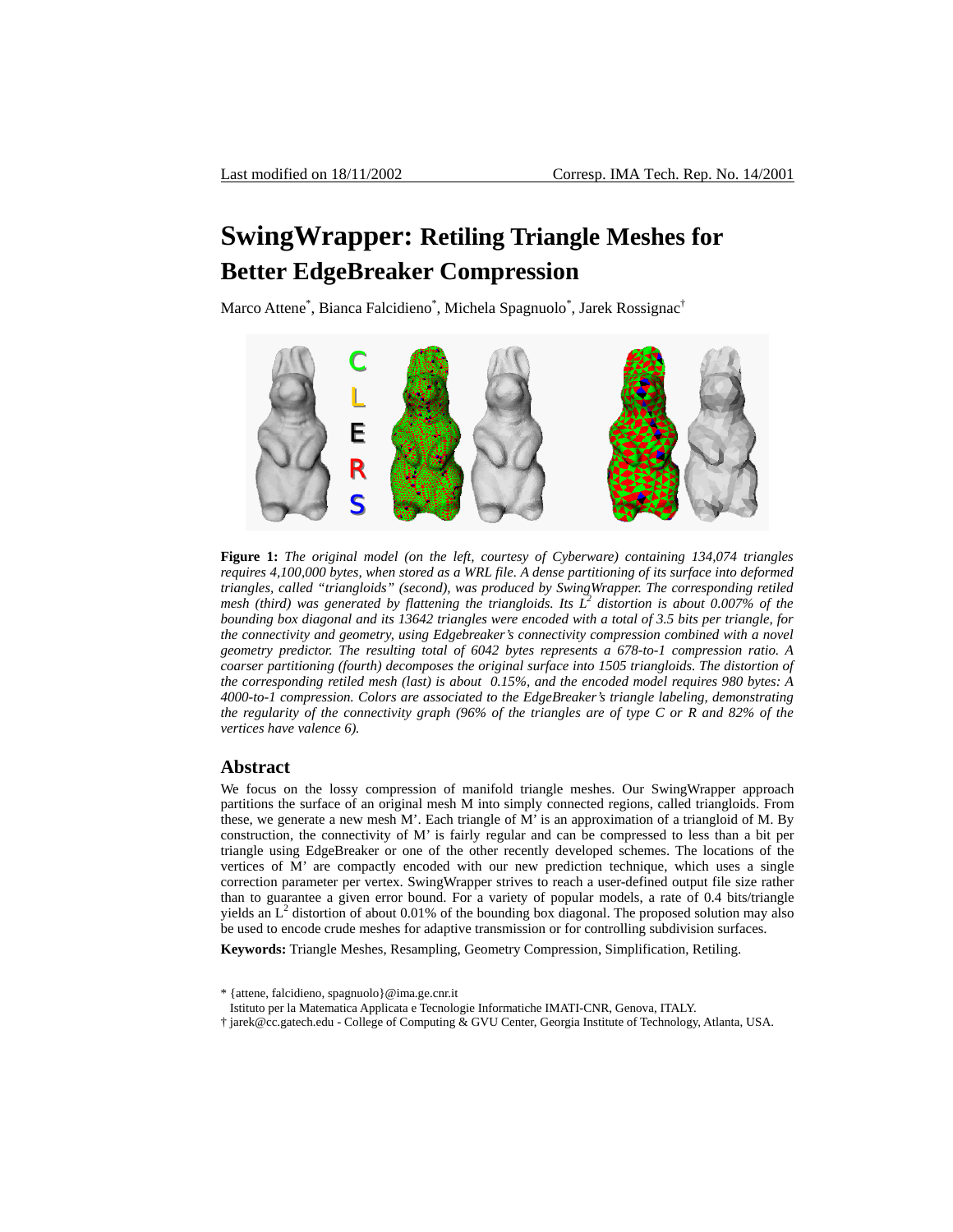### **1. INTRODUCTION**

3D graphics plays an increasingly important role in applications where 3D models are accessed through the Internet. Due to improved design and model acquisition tools, to the wider acceptance of this technology, and to the need for higher accuracy, the number and complexity of these models are growing more rapidly than phone, network, and air bandwidth. Consequently, it is imperative to continue improving the terseness of 3D data transmission formats and the performance and reliability of the associated compression and decompression algorithms.

Although many representations have been proposed for 3D models, polygon and triangle meshes are the de facto standard for exchanging and viewing 3D models, because they are simple to generate, store, and process, and because they are well supported by graphics adapters, APIS and standards. Triangle meshes that form accurate representations of 3D shapes involve large numbers of triangles and thus require a significant amount of storage space or transmission time. Thus it is important to compress them.

A triangle mesh may be represented by its vertex data and by its connectivity. **Vertex data** comprise coordinates of the vertices and optionally the vertex colors or normal and texture coordinates. In its simplest form, **connectivity** captures the incidence relation between the triangles of the mesh and their bounding vertices. It may be represented by a triangle-vertex incidence table, which associates with each triangle the references to its three bounding vertices.

Many applications do not require that the exact original mesh (which is often an approximation of some real object or of an ideal curved shape) be preserved. Thus it is appropriate and often advantageous to use lossy compression. The SwingWrapper approach proposed here and illustrated in [Figure 1](#page-0-0) produces an approximating mesh particularly well suited for compression.

Simplification and compression have been separated in the past. **Simplification** was focused on reducing the triangle count while minimizing or not exceeding some error estimate. Most **compression** techniques have been lossless (except for the quantization of the vertex coordinate). We combine them here, proposing a particular retiling approach that reduces the triangle-count while generating a mesh particularly suitable for compression, because it is fairly regular (so that its connectivity can be encoded concisely) and because the locations of its vertices are constrained (so that they are each defined by a single parameter) and quantized (so that the difference between their predicted and actual location can be encoded with a few bit integer).

# **2. PRIOR ART**

For manifold meshes with few handles, the number of triangles is roughly twice the number of vertices. Consequently, when pointers or integer indices are used as vertex-references and when floating point coordinates are used to encode vertex locations, uncompressed connectivity data consumes twice more storage than vertex coordinates. This prompted the invention of a number of algorithms for the compression of the connectivity. The **connectivity** of a triangle mesh that is homeomorphic to a sphere corresponds to a planar graph. Compact encodings of such graphs and their worst case bounds have been studied for over 40 years [\[1\]](#page-15-0) and remain a vibrant research topic [\[17\]](#page-15-1)[\[3\]](#page-15-2)[\[4\]](#page-15-3)[\[18\]](#page-15-4)[\[19\]](#page-16-0)[\[20\]](#page-16-1)[\[21\].](#page-16-2) Recent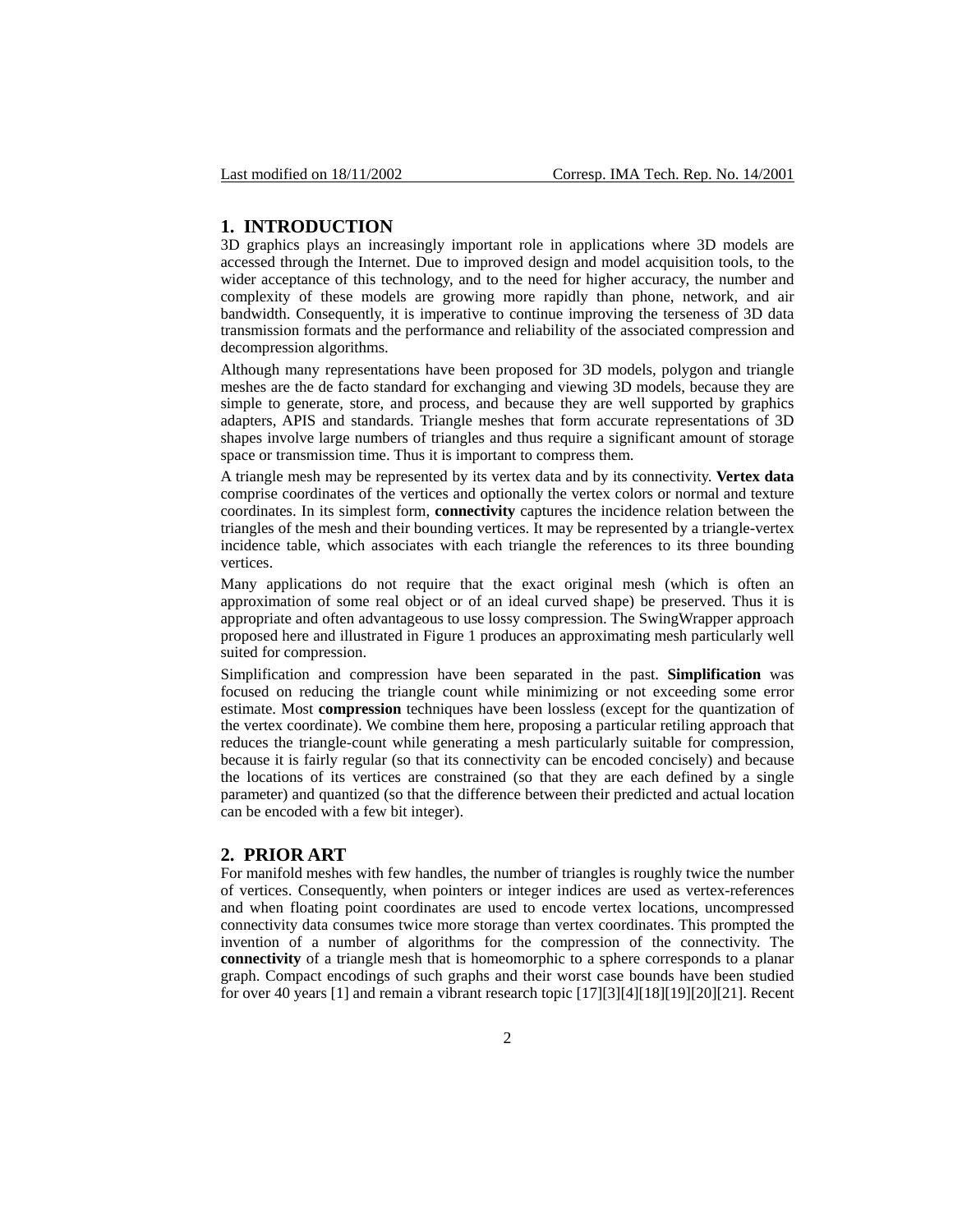results guarantee less than 2 bits per triangle encodings for the connectivity of such meshes [\[19\]](#page-16-0)[\[18\].](#page-15-4) The connectivity of regular meshes, where most vertices have exactly six neighbors, may often be encoded at a significantly lower cost [\[4\]](#page-15-3)[\[21\]](#page-16-2)[\[23\].](#page-16-3) To benefit from these advances, we strive to produce fairly regular retilings, however, the main benefit of the SwingWrapper approach described in this paper lies in the way in which we constrain vertex locations, so as to reduce their storage. A prior attempt in this sense has been made in [\[41\]](#page-17-0) where the geometric information is completely omitted and, in the reconstruction phase, it is inferred using the hypothesis that all the edges have about the same length.

3D compression schemes developed over the last seven years have already impacted the design of hardware graphic adapters [\[2\],](#page-15-5) of the MPEG-4 standard [\[3\],](#page-15-2) and of 3D graphics software products [\[4\].](#page-15-3) These schemes encode triangle meshes and thus allocate a significant amount of storage to the precise location of vertices and to the connectivity of the original mesh. Yet, most applications do not require that the precise vertex positions on the surface and the original mesh connectivity be preserved. Techniques based on a **retiling** of the model promise to provide higher compression ratios. For example, a mesh can be retiled [\[33\]](#page-16-4)[\[34\]](#page-16-5)[\[36\]](#page-16-6) by inserting few new vertices, distributed regularly with a density that may be uniform or that may depend on the local curvature. In a second step, the numerous original vertices can be removed. In a different approach, when the approximating surface is formulated as the result of a regular subdivision process applied to a coarse triangle mesh [\[5\],](#page-15-6) the cost of storing connectivity is drastically reduced. When vertices are constrained to lie on specific rays emanating from a coarse mesh [\[6\],](#page-15-7) their position may be encoded using a single coordinate. These approaches involve the delicate process of establishing a one-toone mapping between the original surface and an approximating triangle mesh.

In many situations, considerable savings may be achieved by initially transmitting a crude approximation and by holding off the transmission of its **refinements** until they become necessary, so several methods for a progressive encoding [\[7\]](#page-15-8)[\[8\]](#page-15-9)[\[9\]](#page-15-10)[\[10\]](#page-15-11)[\[11\]](#page-15-12)[\[43\]](#page-17-1) have been developed.

3D compression has also been investigated for meshes with **properties** [\[12\]](#page-15-13)[\[13\]](#page-15-14) and it has been improved for rendering and visualization purposes [\[14\]](#page-15-15)[\[15\],](#page-15-16) where, when a slight loss of information is tolerable, high frequencies can be simplified [\[16\].](#page-15-17)

We chose to implement SwingWrapper as a modification of the **EdgeBreaker** compression scheme [\[19\]](#page-16-0)[\[23\],](#page-16-3) although it may be formulated as a modification of schemes that were designed to take advantage of the regularity of the connectivity of the mesh [\[4\]](#page-15-3)[\[21\].](#page-16-2) As several other compression schemes [\[3\]](#page-15-2)[\[4\]](#page-15-3)[\[17\],](#page-15-1) Edgebreaker visits the triangles in a spiraling (depth-first) triangle-spanning-tree order and generates a string of descriptors, one per triangle, which indicate how the mesh can be rebuilt by attaching new triangles to previously reconstructed ones. The popularity of Edgebreaker lies in the fact that all descriptors are symbols from the set  ${C, L, E, R, S}$ . A particular edge separating a previously processed triangle from one that has not yet been processed is called the **gate**. (The **tip** of the triangle, its **left** and **right** edges and neighboring triangles are defined with respect to that gate.) At each step of the Edgebreaker compression and decompression, the unprocessed triangle attached at the gate is processed and a new gate is selected. When the tip of the new triangle corresponds to a vertex that has not been previously visited, the triangle is associated with the symbol **C**. Otherwise, only four cases are possible. If only the right neighbor of the new triangle has been previously visited, the new triangle is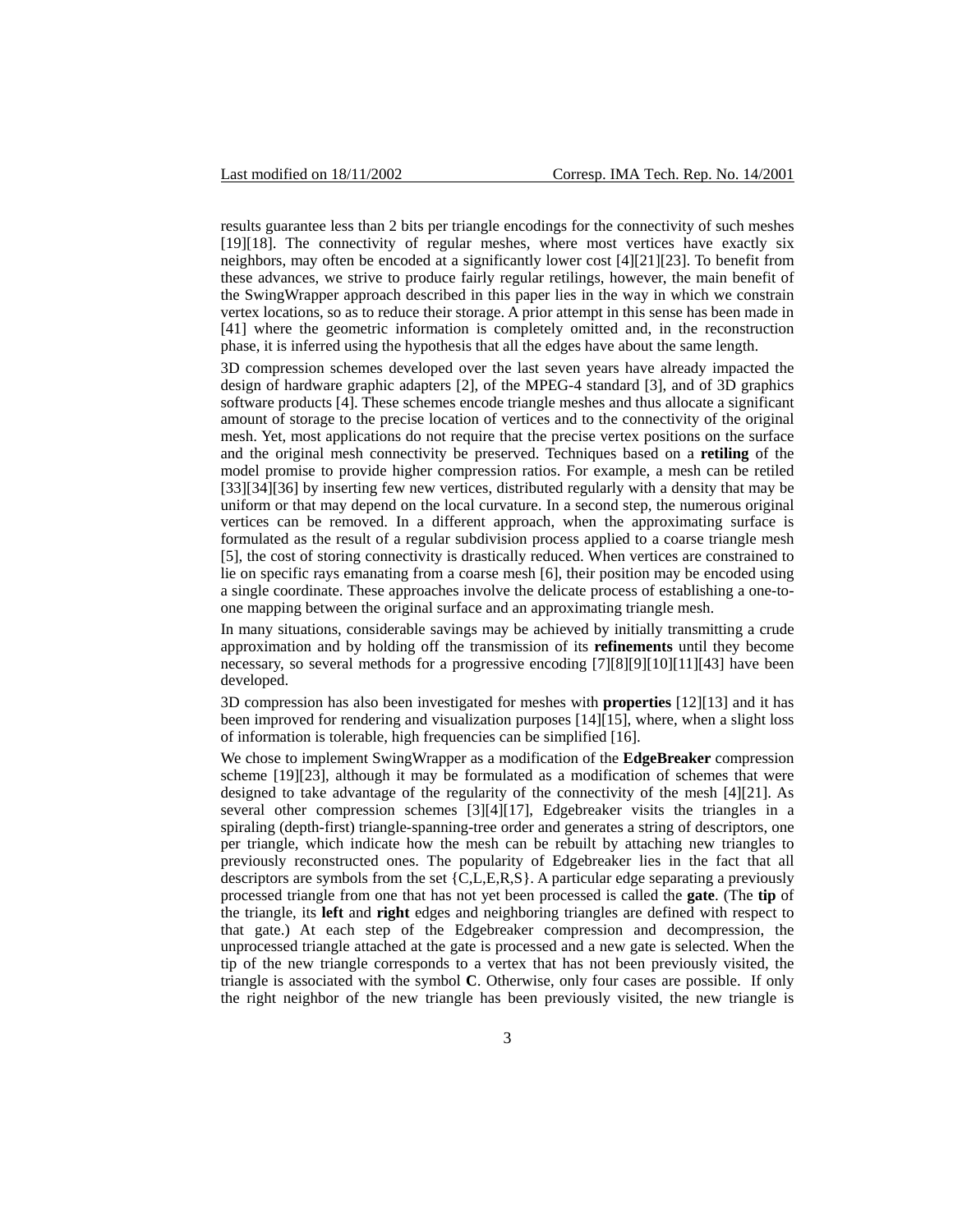labeled **R** and its left edge becomes the gate. The symmetric situation corresponds to the **L** label. When both neighbors have not yet been visited (but the tip has), the algorithm starts a recursion with the right edge as gate and then resumes processing with the left edge as gate. This situation corresponds to the label **S**. When both neighbors have been visited, the triangle is marked with the label **E** and the recursion returns (or the algorithm terminates). Thus the process follows a corridor, breaking the edges that are successively identified as gates. At each S triangle, the corridor splits into two branches and we go right first. At each E triangle, we have reached the end of a branch. The string of labels produced by Edgebreaker is called the *clers* string. It is surprising that no other parameter is needed to encode the full connectivity. Specifically, it is not necessary to encode where the tip of an S triangle should be attached, because that information can be recomputed from the sequence of labels [\[19\],](#page-16-0) except for pairs of S triangles that each correspond to the formation of a handle in the mesh.

Because in a mesh with no handles half of the descriptors are  $Cs$ , a trivial code  $(C=0, 1)$ L=110, E=111, R=101, S=100) guarantees 2 bits per triangle. A slightly more complex code guarantees 1.83 bits per triangle [\[18\].](#page-15-4) For large meshes, entropy codes further reduce the storage to less than a bit per triangle. Efficient methods [\[23\]](#page-16-3)[\[24\]](#page-16-7) have been published that interpret the *clers* sequence to reconstruct the original connectivity. The Edgebreaker compression scheme has been extended to manifold meshes with handles and holes [\[19\]](#page-16-0) and to triangulated boundaries of non-manifold solids [\[22\].](#page-16-8) It was also optimized for meshes with nearly regular connectivity [\[20\].](#page-16-1) Nevertheless, for sake of simplicity, in this paper, we restrict our focus to **single component manifold and orientable closed T**meshes embedded in R<sup>3</sup>.

Vertex coordinates may be compressed through various forms of quantization [\[2\]](#page-15-5)[\[3\]](#page-15-2)[\[25\].](#page-16-9) Most **vertex compression** approaches exploit the coherence in vertex locations by using local or global **predictors** to encode corrections instead of absolute vertex data. Both the encoder and the decoder use the same prediction formula. The encoder transmits the difference between the predicted and the correct vertex data. It uses variable length codes for the corrections. The better the prediction—the shorter the codes. The decoder receives the correction, decodes it and adds it to the predicted data to obtain the correct information for the next vertex. Thus the prediction can only exploit data that has been previously received and decoded. Most predictive schemes require only local connectivity between the next vertex and its previously decoded neighbors.

Mesh **simplification** algorithms are used to reduce the number of polygons of the input model. Existing approaches are mainly based on vertex [\[26\],](#page-16-10) edge [\[7\]](#page-15-8)[\[27\]](#page-16-11)[\[28\]](#page-16-12) or face [\[29\]](#page-16-13)[\[30\]](#page-16-14) simplification primitives; roughly speaking, at each step the algorithm chooses an element to be simplified, depending either on some error metrics or on characteristics such as the surface curvature, then the selected element is eliminated and the influenced region is re-triangulated. Most of these simplification techniques are particular versions of vertex clustering. The simplest and most efficient vertex clustering, [\[31\]](#page-16-15)[\[32\]](#page-16-16) overlays a 3D grid on the model and collapses all vertices within each cell of the grid to the single most important vertex within the cell.

Some simplification techniques provide a bound or an estimate on the **error** between the simplified and the original models [\[30\]](#page-16-14)[\[35\].](#page-16-17) Evaluating the difference between two 3D models is complex [\[10\]](#page-15-11) and may be approached in different ways. For example, in [\[7\]](#page-15-8)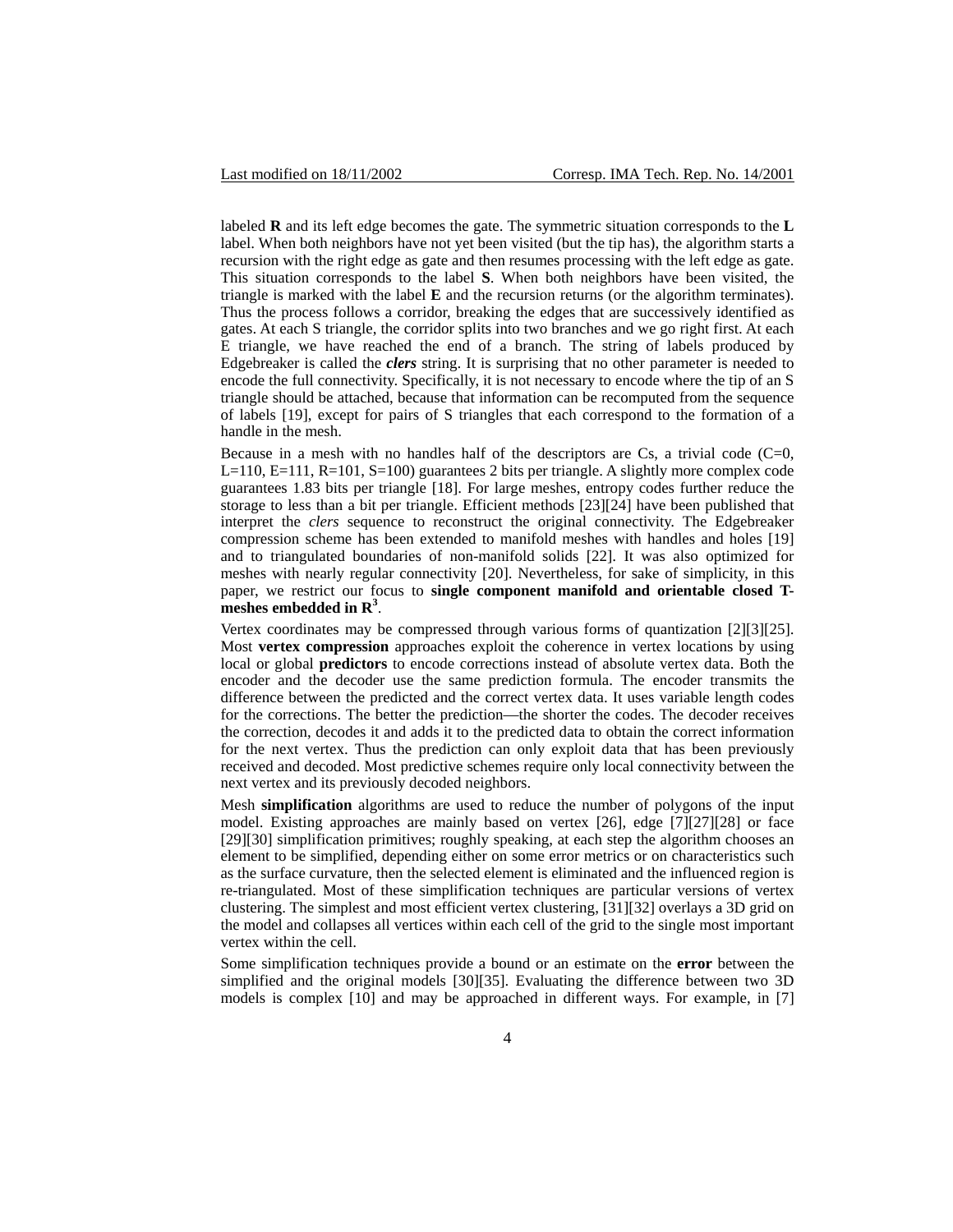energy functions have been used to measure the total squared distance, while in [\[30\]](#page-16-14) the distances of original vertices and the simplified surface are used. As in [\[10\],](#page-15-11) we use the symmetric L<sup>2</sup> distance  $D = max{d(M,M), d(M',M)}$  to evaluate the distortion of M', where:

$$
d(M, M') = \left(\frac{1}{area(M)} \int_{M} d(x, M')^{2} dx\right)^{1/2}
$$

We compute this value using the publicly available *Metro* Tool [\[37\].](#page-16-18) All the distortions reported in this paper are expressed as a percentage of the model's bounding box diagonal.

### **3. SWING-WRAPPER**

Our approach partitions the surface of an original mesh M into simply connected regions, called *triangloids*, and generates a new mesh M' in which each triangle is an approximation of a triangloid of M. By construction, the connectivity of M' is fairly regular and can be compressed to less than a bit per triangle using EdgeBreaker or one of the other recently developed schemes. To understand how SwingWrapper encodes the geometry (vertex locations), we review what happens during the EdgeBreaker decompression of a *clers* string. Whenever we meet a 'C' symbol, we must create a new vertex, and thus need to obtain its three coordinates. Coordinates could be transmitted as absolute values or predicted by the decompression and adjusted by corrective-vectors; in both cases we would need to transmit three parameters for each vertex. The variation that we introduce below reduces the transmission to a **single parameter**. It exploits the fact that in many instances, we can slide the tip of a C triangle on the surface M without significantly increasing the approximation error. Thus, we force each C triangle to be **isosceles** with the gate as its base and its height having a prescribed **length**  $L\sqrt{3}/2$ ; in section [3.5](#page-9-0) we describe how to compute *L* as a function of the desired output file size. Given these two constraints, the position of the tip vertex of the triangle is completely defined by the dihedral angle between the two triangles that are incident upon the gate. The decoder can estimate that angle to be 180 degrees or a pre-computed value that depends on the average curvature of the model. The decompression algorithm is notified by a single bit whether that estimate is sufficient to satisfy a predefined error tolerance. If not, a single number  $(\alpha$  in **[Figure 2](#page-4-0)**) is decoded and used to adjust the dihedral angle. Furthermore, such a correction number may be quantized and represented as a fixed length integer of a few bits without producing significant errors.

<span id="page-4-0"></span>

**Figure 2:** *Construction of a new C triangle; prediction (left) and correction of* α *degrees (right).*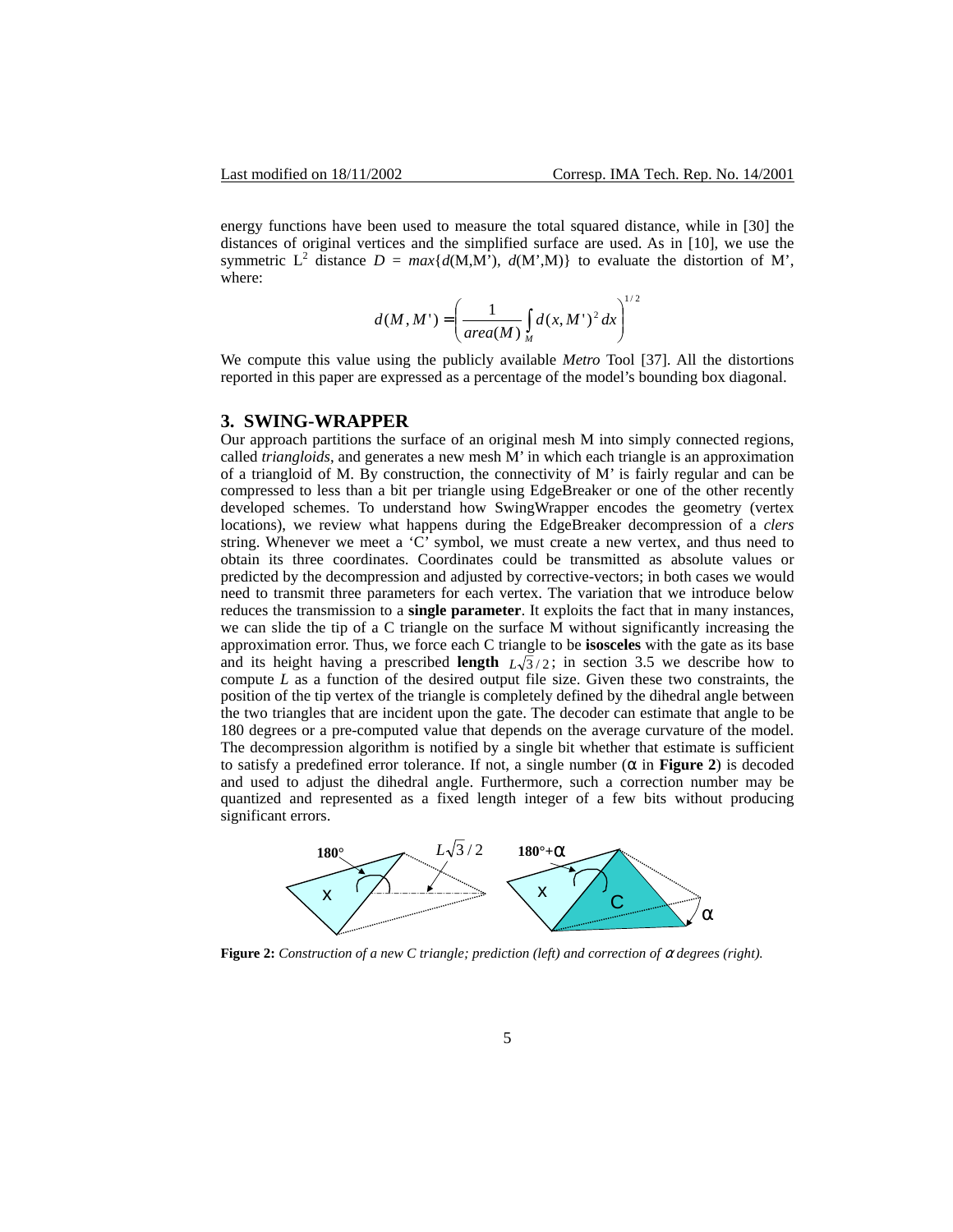Note that L, R, and S triangles may produce edges, and thus gates, whose lengths vary, depending on the local curvature.

If *L* is too large for a particular shape, the procedure described here may at some point not be able to produce a triangloid that satisfies the desired constraints. To cope with such failures, we have investigated an approach where the desired length *L* is temporarily reduced to adapt the size of the triangles to the local geometry. We have concluded however that this adaptive process increases the irregularity of the resulting mesh and the transmission cost, due to the necessity of encoding which triangles require adjustments for *L* and how much adjustment is needed. For a large class of meshes, the simple process described in this paper can be used successfully to produce meshes, with a quasi-uniform edge length *L*, that approximate the original shape with an error/storage compromise that significantly improves over previously reported simplification and compression techniques. The scenario described above is the essence of the SwingWrapper approach: Encode the

connectivity using Edgebreaker and the vertex locations using the dihedral angle scheme.

# **3.1 Retiling M**

As we said above, we compute a retiling M' by partitioning a given manifold mesh M into simply connected triangular-like regions, called triangloids. Each triangloid, corresponding to a triangle of M', is bounded by three piecewise linear **paths** on M, and each path corresponds to an edge of M'. Note that some triangles of M may not fall within a single triangloid. The algorithm subdivides them into smaller triangles that do. We describe in this section the retiling process. The initial steps are illustrated in **[Figure 3](#page-6-0)**. Details are provided in the following subsections.

Let  $p_1$  denote the first vertex of M'. The desired length,  $L$ , is either provided by the user or computed in order to meet an output file size requirement. The initial vertex  $p_l$  is typically chosen randomly, although it may also be specified by the user (**[Figure 3](#page-6-0)**a).

 $p_2$  the second vertex of M', is taken on the curve *C* where M intersects the sphere centered in  $p_1$  with radius *L* (**[Figure 3](#page-6-0)**b). If *C* is empty, the desired distance *L* is considered too large for the model. If C has more than one component, we consider only the portion of C that bounds the part of M containing *p1*.

Now, let *e* be the edge connecting  $p_1$  and  $p_2$  and let  $m_e$  be its middle point. Let C now denote the circle centered in  $m_e$  having for radius  $L\sqrt{3}/2$  (the height of the equilateral triangle with edge length *L*) and lying on the plane perpendicular to *e.* If C has only two intersections with M, then we label them  $p_3$  (**[Figure 3](#page-6-0)**c) and  $p_4$  and use them as sampling points to define the vertices of the initial two triangles. If the intersection is made of less than two points, the sampling step  $L$  is considered too big for the model and the process stops. If it is made of more than two points, we consider the two which are closer to  $p_1$  and  $p_2$  on the surface metric, that is, we start from a surface point between  $p_1$  and  $p_2$  belonging to the intersection between the mesh and the bisecting plane of *e*, and we move along the intersection in both the directions until the euclidean distance from  $p_1$  and  $p_2$  is *L*.

The above operations locate three points  $(p_1, p_2 \text{ and } p_3)$  on M defining the first equilateral triangle, *t'*, of M'. We refer to *e* as the base edge of *t'*. Now we must compute the three paths on M (**[Figure 3](#page-6-0)**d) that bound the corresponding triangloid *t*, and mark its inner elements (**[Figure 3](#page-6-0)**e) so as to ensure that they are not later associated with another triangle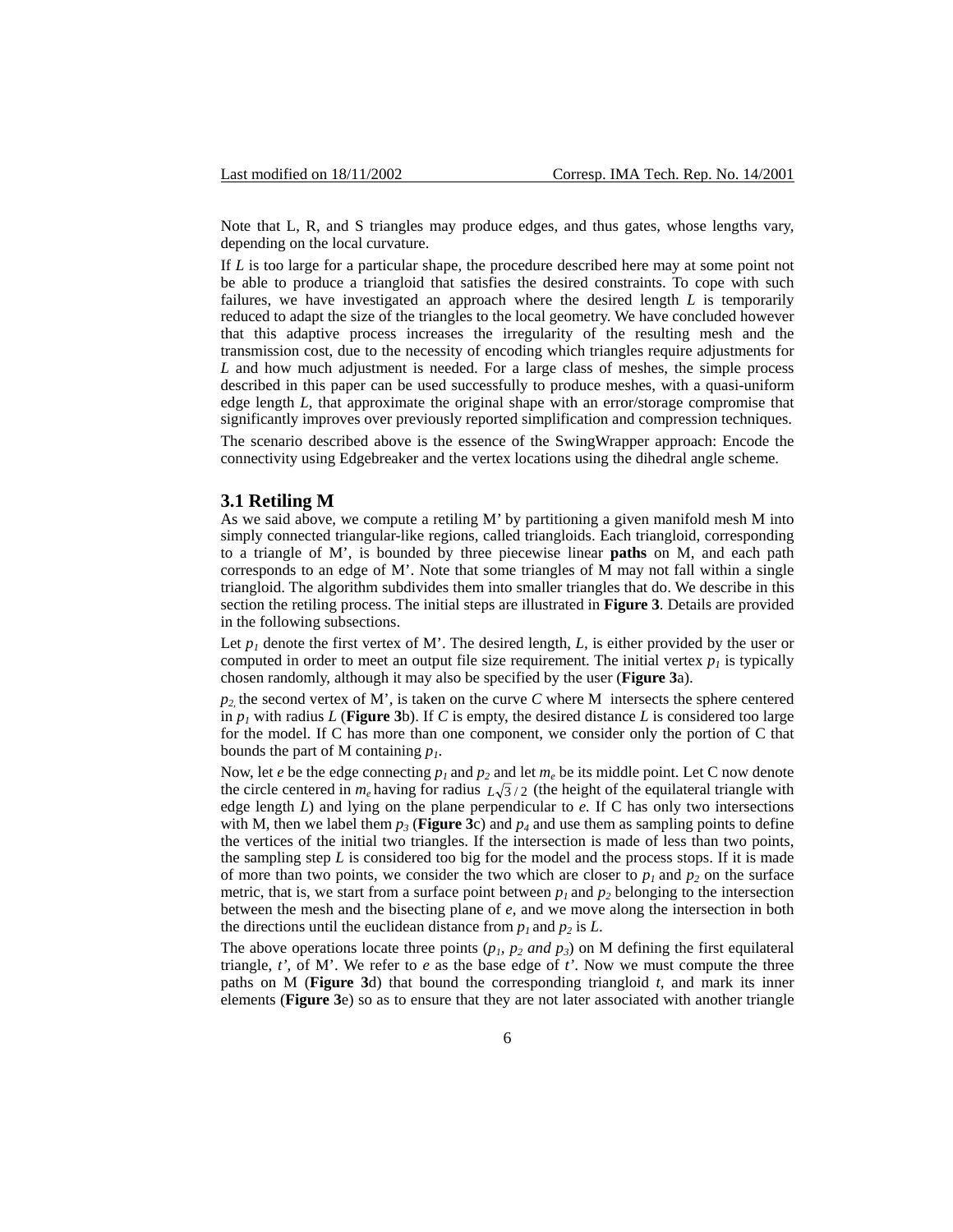of M'. Tracking a path may require the insertion of new vertices where the path crosses edges of M. Thus edge and/or triangle splits are performed in order to build a coherent partitioning of M. The paths are approximations of the corresponding geodesic shortest paths (GSP). Although they could be computed exactly as described in [\[39\],](#page-16-19) we use a more efficient procedure, described below, which exploits the fact that we are mainly interested in paths that remain close to a straight line.

A second equilateral triangle (**[Figure 3](#page-6-0)**f) has for vertices  $p_1$ ,  $p_2$  and  $p_4$ . The two paths that bound the corresponding triangloid are computed using the same approach as above.



<span id="page-6-0"></span>**Figure 3:** *Construction of the initial triangles of M'.*

To build the other triangles of M', we always start with a gate edge bounded by two points, say A and B, and locate a sample V on M. V must lie on the circle centered at the gate midpoint, having radius  $L\sqrt{3}/2$ , and lying on the bisecting plane between A and B. The circle and M may have two or more intersections but, as we explained above, we consider only two. Between the two intersections, we select the one that is the furthest away from the tip of the previously decoded triangle bounded by the gate.

If V is close enough to a previously decoded vertex that is part of the border of the decoded triangles, we select the closest of these, say W, and consider it to be the tip of the next triangle. If W is a neighbor of A and B (that is, they are connected by edges of M'), then the triangle corresponds to the EdgeBreaker label **E**. If it is only a neighbor of one of them, the new triangle is either **R** or **L**, depending whether W follows or precedes the gate (**[Figure](#page-7-0) [4](#page-7-0)**a). Otherwise, we have an **S** triangle (**[Figure 4](#page-7-0)**b). Otherwise, If V is further from W than the desired snap threshold, the new triangle corresponds to the **C** label and its tip is a new vertex.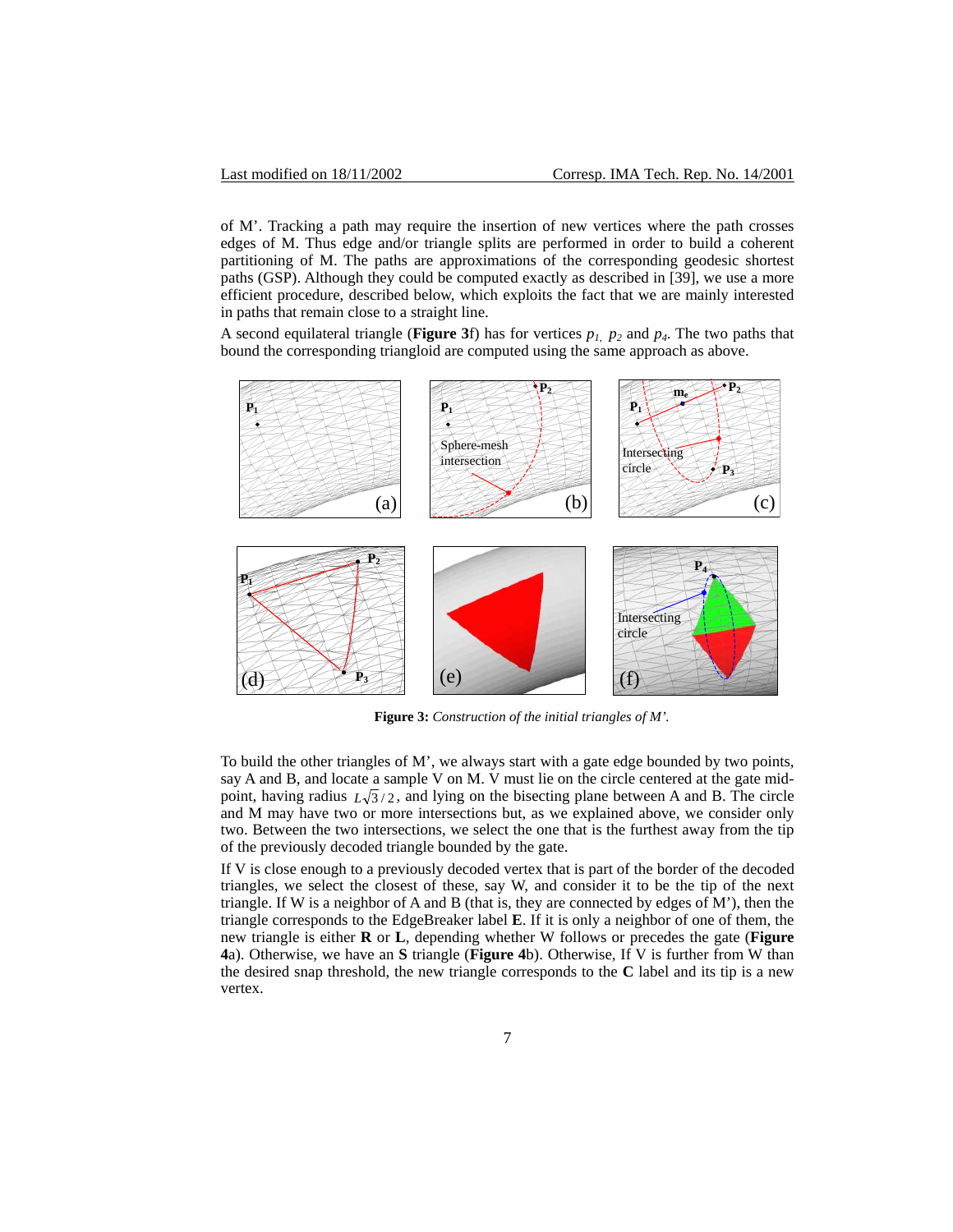If V is inside a previously processed triangloid, we do not use any limit and always perform a snap to the closest point, W (**[Figure 4](#page-7-0)**a) on the border of the previously accounted triangloids. In our implementation we decided to perform the snap whenever the distance between V and W is less than *L/2* because, after some experiments, we have found that this value leads to rather regular retilings. Since, in this context, the concept of *closeness* is relative to the surface metric, we move by adjacencies on M in a *spiral-like* manner, and we stop when we reach the threshold distance in all the directions.



<span id="page-7-0"></span>**Figure 4:** *Simple (a) and Complex (b) Snaps.* 

Notice that the recently proposed use of local coordinate systems to encode the geometry seems a promising direction for 3D compression, especially when the local geometry is expressed in terms of angles [\[44\].](#page-17-2)

#### **3.2 Computation of the path**

To compute an approximation of the geodesic path between a point A and a point B on M, we estimate the normals at A and B. Then we construct a plane that passes through A and B and is parallel to the sum of their normals. Then we walk from A towards B along the intersection of that plane with M. If we cannot reach B, we switch to the slower algorithm presented in [\[39\]](#page-16-19) and compute the exact geodesic shortest path. If we reach B, we have a candidate **path** P that forms a polyline on M whose internal vertices are all on the edges or vertices of M. Then we attempt to **shorten** P by a series of local snaps. Each **snap** moves a vertex V of P along an edge of M. (If V lies in the relative interior of an edge of M, then the snap can only move it along that edge. If V coincides with a vertex of M, then the snap can move it along any of the edges of M that are incident upon that vertex). At each snap, we select the move that minimizes the length of P. Note that the move may bring the vertex to the end of the edge or to some internal point on the edge.

If the surface is sufficiently smooth, the limit of this process produces the exact GSP, otherwise it converges to a locally shortest path. We tuned our implementation to a finite number (10) of refinement iterations.

#### **3.3 Validity tests**

At each step of the sampling procedure described above, we compute and mark the corresponding triangloid by tracing the GSP paths that bound it and by identifying and marking the portions of M that they bound. We verify that the surface of the triangloid is *simply connected and disjoint from previously encountered triangloids*. For example, if a triangloid contains one end of a handle, its interior is not properly defined by its three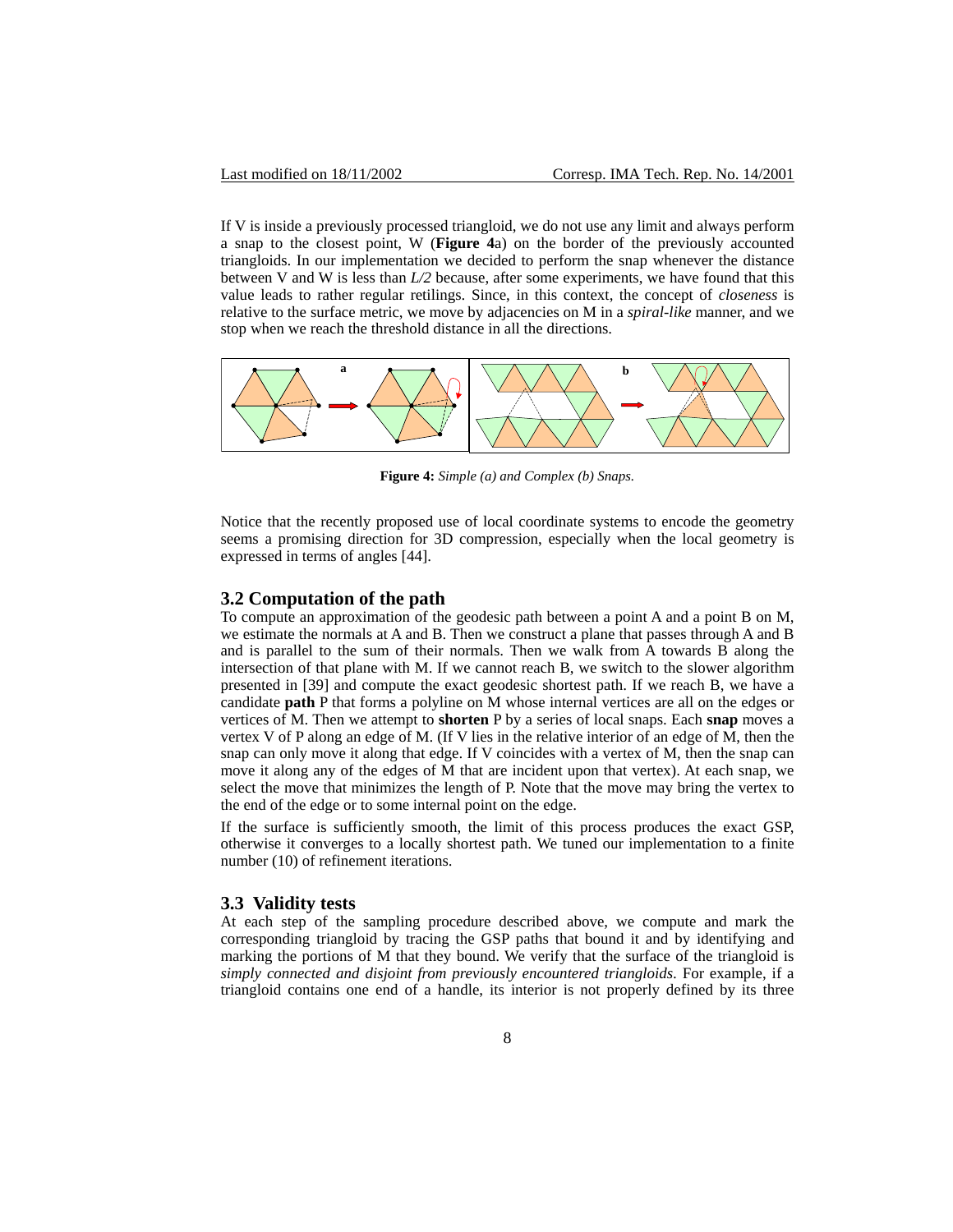bounding curves. In order to describe how to detect such cases it is necessary to explain how we mark the inner elements of a triangloid. We first mark all the triangloid's bounding edges and their *left* triangles (the triangloid's bounding loop is counter-clockwise oriented) then we mark all the other triangles by moving *inwards* by edge-adjacencies. If this marking process reaches the triangloid's boundary again or some other region marked, the triangloid contains one end of a handle (**[Figure 5](#page-8-0)**). In this case, the triangloid is not valid.

<span id="page-8-0"></span>

**Figure 5***: If a triangloid contains one end of a handle, the marking process reaches the triangloid's boundary more than once.*

Although the validity check may fail for an excessive desired edge length *L* (for example *L* is larger than the minimum thikness of a handle), we have established experimentally that the uniform strategy described here produces excellent results for a large variety of models commonly used to report results of simplification and compression algorithms and for a range of values of L that gives compression/error ratios superior to previsouly published techniques.

Topological noise is a common issue in models coming from volume data; since our approach on these models would require a too small sampling step, we perform a topological noise removal [\[40\]](#page-17-3) prior to the remeshing. Moreover, since we need to determine triangle normals from geometry, we eliminate all the degenerate faces [\[42\]](#page-17-4) in advance; during the splitting process the normals can be inherited, so that possible new degeneracies do not cause any problem. Triangle meshes with an invalid embedding that results in a self-intersecting surface, are handled correctly by our algorithm because we move by adjacencies on the mesh to compute new samples and GSPs.

## **3.4 Encoding**

The described process can be used directly to generate a *clers* string representing the connectivity of the simplified triangulation and, since we are guaranteed that 'C' triangles are isosceles and their height is  $L\sqrt{3}/2$ , we can use the dihedral angle scheme for encoding the geometry. Thus, the compressed model is represented by the coordinates of the **first three vertices**, a *clers* **string**, and a sequence of **dihedral angles**. The mesh connectivity can be reconstructed using the Wrap&Zip algorithm [\[23\].](#page-16-3) The location of the first three vertices is explicit, while the others can be computed starting from the mesh already reconstructed and the dihedral angle information. The edge length *L* does not need to be encoded because it is the distance between two of the three original vertices.

The geometry is encoded by quantizing each dihedral angle with a fixed number of bits. Since angles are quantized, vertices of the approximating mesh do not lie exactly on the original triangulation. Hence, the quantization has two effects: (1) it increases the error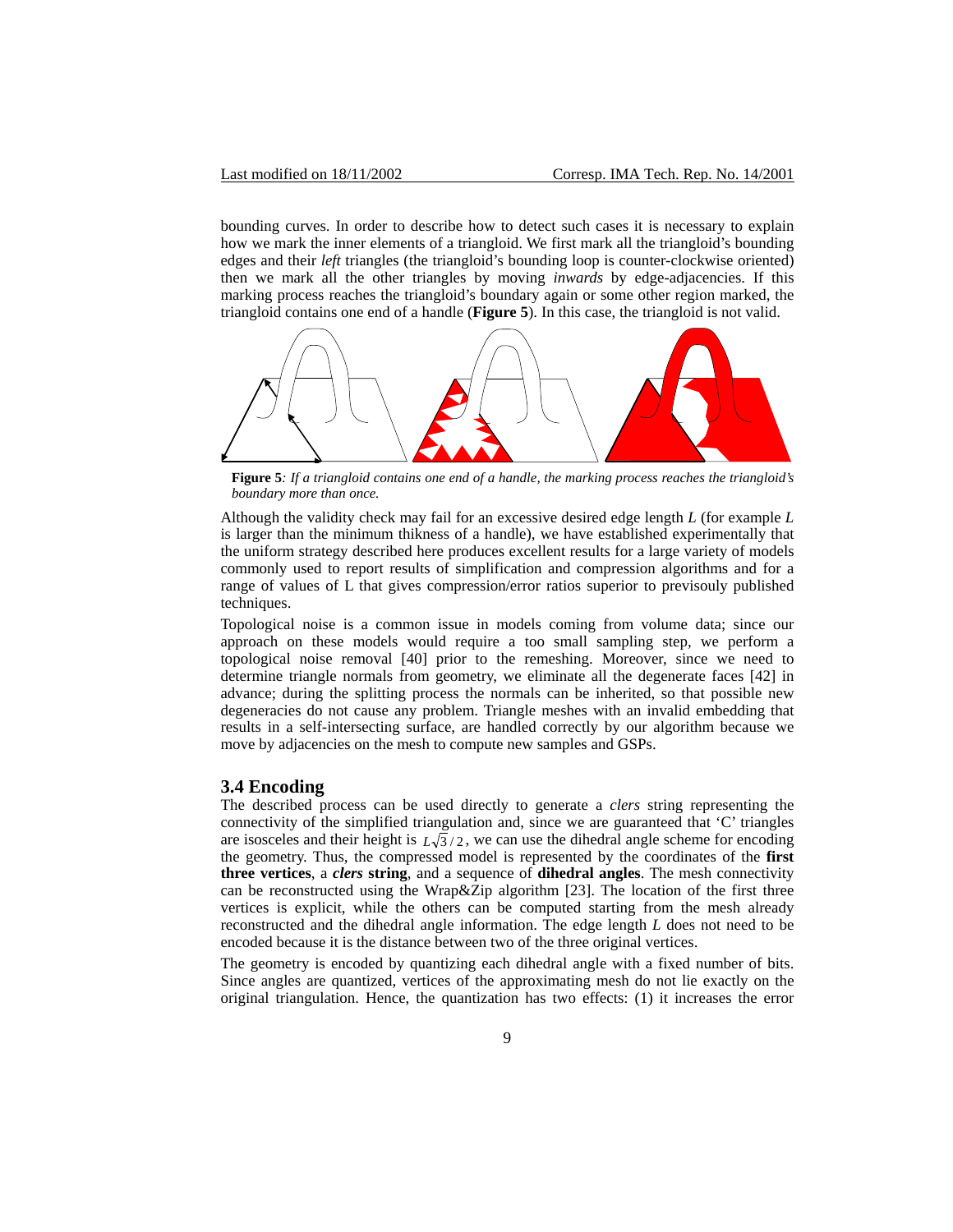estimate by adding to it the maximum displacement that a vertex could be subjected to during quantization and (2) it requires that the computation of the corrective values be adjusted to take quantization into account.

The error increase due to quantization depends on L and on the number of bits used to store each value. It is easily computed for a single step. For example, using 8 bits guarantees a precision of  $360/256 \approx 1.41$  degrees (corresponding to a Hausdorff distance of  $L\sqrt{3}\sin(1.41)/2$ ). In general a dihedral angle quantized with *k* bits leads to a Hausdorff distance of  $L\sqrt{3}\sin(360/2^{k})/2$ .

To avoid error propagation during the decompression, the compression algorithm computes each new vertex starting from an approximating adjacent triangle, whose vertices do not necessarily lie on the original mesh. Thus the compression must simulate the work of the decompressor using only previously decoded information. To achieve this, we integrate quantization with the retiling process. At each step when a new vertex is introduced, a point V on M is used for computing the paths bounding the triangloid but a quantized version of that point is used when computing the following triangloids of M.

### <span id="page-9-0"></span>**3.5 Results and discussion**

When each dihedral angle is quantized with 8 bits, and the first three vertices use 32 bits per coordinate, the method described here guarantees that the retiled mesh M' with *V* vertices, *T* triangles and *H* handles can always be encoded with 32\*3\*3+8*V*+1.83*T*+2*H*log(*T*) bits. For simplicity, we assume that the number of handles, *H*, is negligeable with respect to *V*, and thus that *T*=2*V*.

For large meshes, entropy encoding further reduces storage, bringing the connectivity cost down to about *T* bits and the geometry cost to about 6*V* bits (or equivalently 3*T* bits). Thus the total size is about 4*T* bits for large meshes, while it is guaranteed not to exceed 288+5.83*T* bits for meshes without handles.

We have implemented a prototype to test the described method. The input is an original mesh *M* and the desired size *S* of the compressed model in bits. The first step of the SwingWrapper system is to use such a size to compute the sampling step *L*, by considering the following:

- $A = \text{area of } M$ .
- $a = L^2 \sqrt{3}/4$  = area of an equilateral triangle with edge length *L*.
- $T = A/a$  = number of equilateral triangles that are necessary to wrap the whole *M*.

We make two approximations: 1) we consider that all the triangles produced by SwingWrapper are equilateral and 2) that each triangle is encoded with exactly 4 bits. So we want that  $4T = S$  and, by substitution,  $16A/(L^2\sqrt{3}) = S$ . Inverting, we obtain:

$$
L = 4\sqrt{A/(S\sqrt{3})}
$$

We found that the actual output size produced by our heuristics approaches the desired one (**[Figure 7](#page-12-0)**, **[Figure 8](#page-12-1)** and **[Figure 9](#page-13-0)**) within an accuracy that is sufficient for a wide variety of Web-based applications. When the user asks for a compression that would require a desired edge length L that is too large for the particular mesh, SwingWrapper reports a failure and the user must either suggest a less aggressive compression or rely on an automated binary search, which computes the largest L for which the mesh can be resampled with our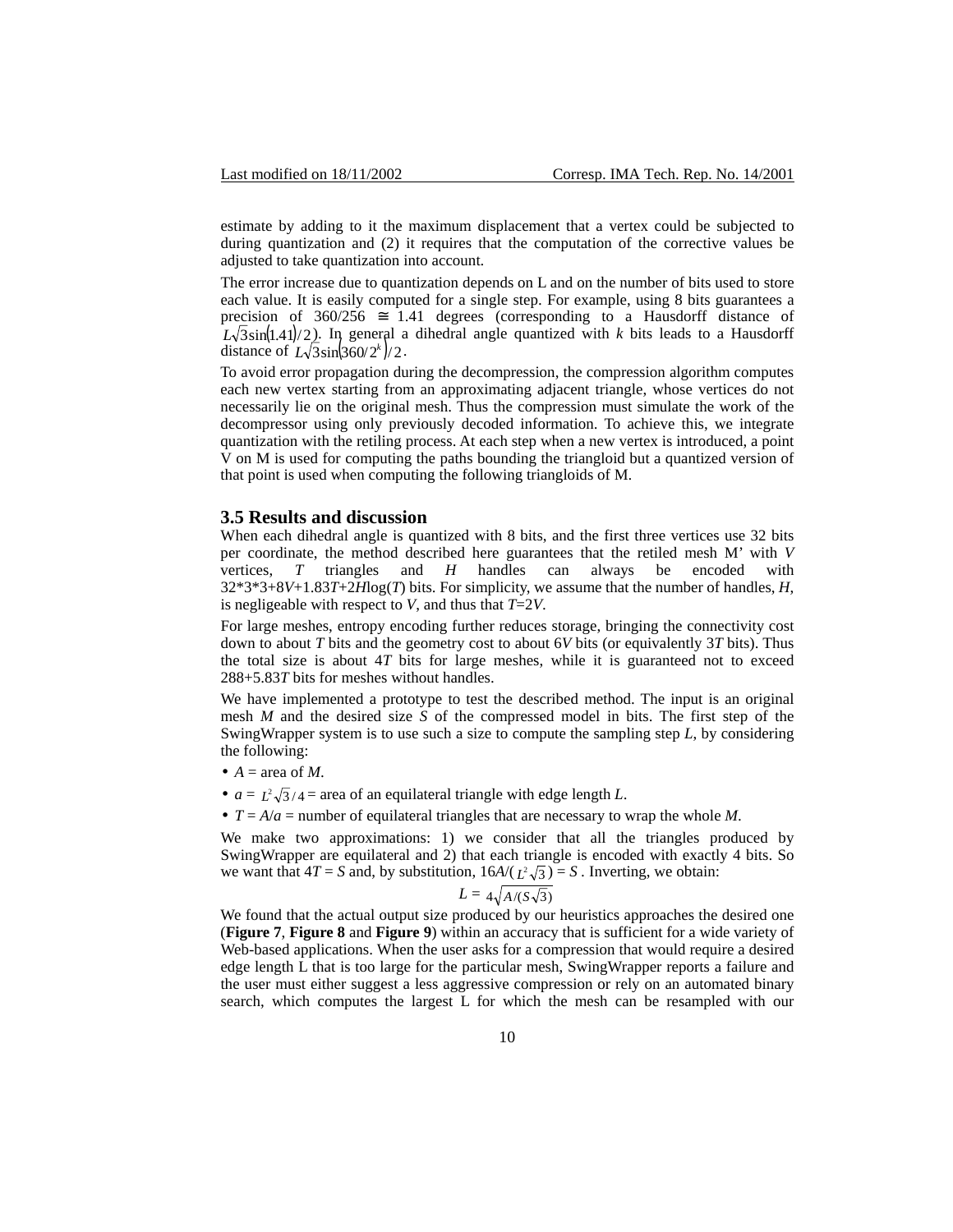#### approach.

We have found that many of the original triangle meshes that have been used to demonstrate simplification and compression results in the literature may be retiled with our method down to 10 times fewer triangles without exceeding an  $L^2$  error of 0.01% of the diagonal of the model's bounding box. Thus, for large meshes, the resulting compression yields an **expected** storage of **0.4 bits per triangle**. Of course, since we are doing remeshing, the number of bits per triangle of the original model is just an indication of the compression rate, that is, it relies on the assumption that the triangle count of the original model is proportional to the complexity of its geometry.

To calibrate our results, we compare them to results obtained by the recent PGC lossy compressor proposed by Khodakovsky et al. [\[10\],](#page-15-11) which reports better compression than the progressive CPM [\[38\]](#page-16-20) and, in some conditions, even than the single rate T[G\[4\]](#page-15-3) and MPE[G\[3\]](#page-15-2) approaches. We have found that SwingWrapper significantly outperforms PGC at low bitrates. As the desired accuracy increases, the advantage of SwingWrapper over PGC is reduced, as shown in **[Figure 6](#page-11-0)**. The depicted PGC curves were obtained by tracking the values reported in Table 1 for the corresponding models; bit-per-vertex factors have been computed using the number of vertices in the original model. Since in our implementation the desired bitrate can be passed as an input parameter, we easily sampled our curve approximately at the same points as those reported in [\[10\],](#page-15-11) so that interpolation errors do not impact the comparison (Tables 1 and 2).

| b/v     | $\frac{1}{2}$ |      |      |      |      |
|---------|---------------|------|------|------|------|
| Venus   | 6.10          | 3.10 | 1.60 | 0.85 | 0.55 |
| Bunny   | 10.8          | 5.10 | 2.50 | 1.40 | 0.95 |
| Horse   | 4.50          | 2.00 | 1.05 | 0.70 | 0.55 |
| Fandisk | 52.0          | 11.9 | 3.50 | 1.00 | 0.60 |

**Table 1:** *Relative L*<sup>2</sup> error in units of 10<sup>-4</sup> of the PGC coder at various bitrates. Values have been *taken from [\[10\].](#page-15-11)* 

| b/v          | $\frac{1}{2}$ |      |      |      |      |
|--------------|---------------|------|------|------|------|
| <b>Venus</b> | 4.45          | 2.60 | 1.30 | 0.80 | 0.55 |
| Bunny        | 2.35          | 1.40 | 1.05 | 0.80 | 0.65 |
| Horse        | 2.30          | 1.45 | 0.95 | 0.65 | 0.55 |
| Fandisk      | 43.0          | 13.5 | 3.70 | 1.00 | 0.55 |

**Table 2:** *Relative L*<sup>2</sup> error in units of  $10<sup>4</sup>$  of the SwingWrapper coder at various bitrates.

As a further comparison, we have applied the Garland-Heckbert [\[25\]](#page-16-9) simplification algorithm to some of our models; then we have compressed the simplified models with some lossless encoders (EdgeBreaker, TG, MPEG) and we have found that, except for cases with very large and flat areas such as the fandisk, SwingWrapper produces significantly better models with the same bit-rate. In Table 3 we show the results obtained through G&H simplification followed by EdgeBreaker encoding using the parallelogram rule for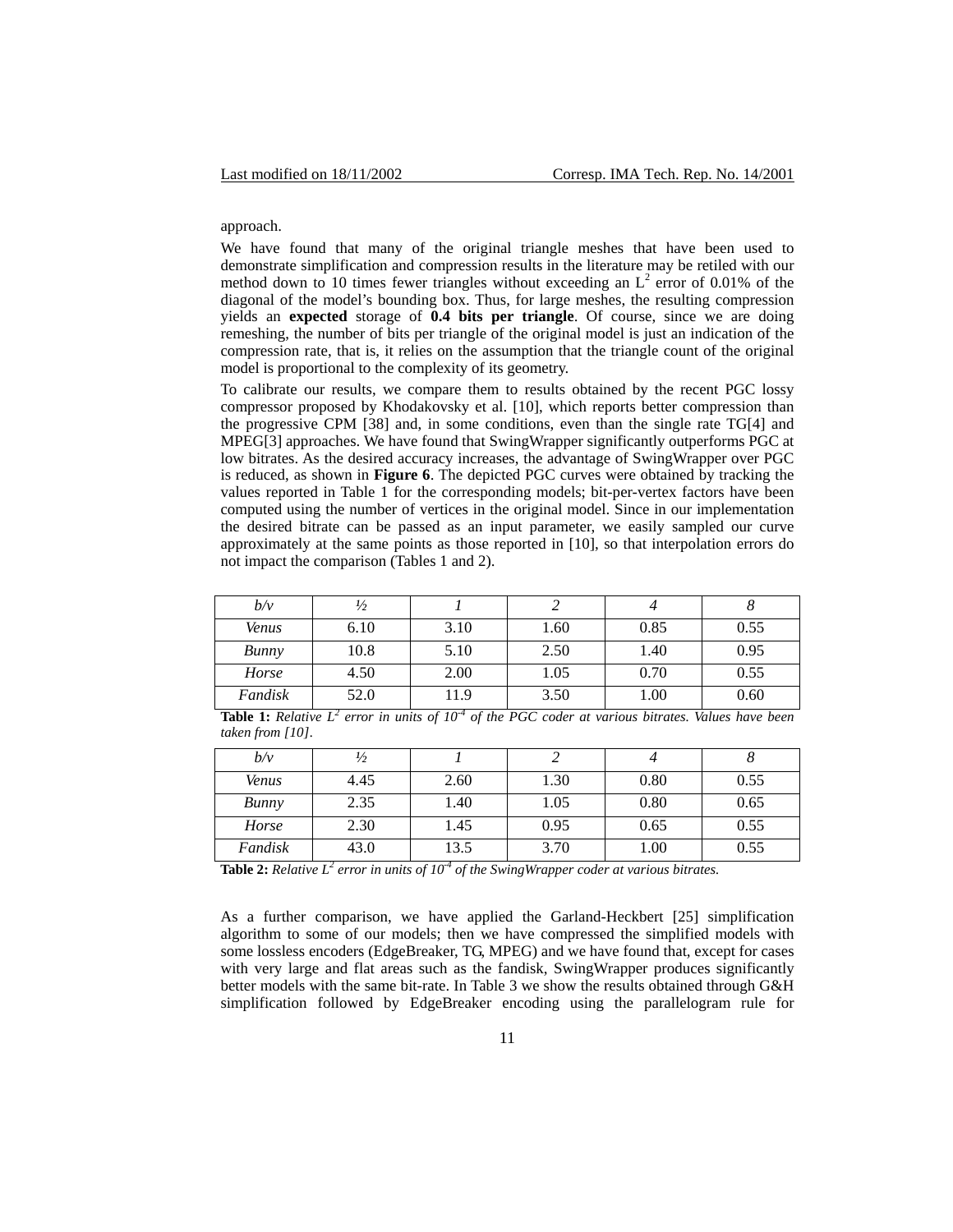geometry (8 bits/coordinate) and a further entropy-based compression. On the simplified models, EdgeBreaker proved to perform better than both MPEG and TG. Notice that TG does not produce particularly aggressive compressions because the models produced by the Garland-Heckbert method are not regular.

| b/v          |      |      |      |      |      |
|--------------|------|------|------|------|------|
| <b>Venus</b> | 7.28 | 5.92 | 3.84 | 2.71 | 1.32 |
| Bunny        | 16.7 | 8.52 | 4.56 | 2.28 | 0.99 |
| Horse        | 8.52 | 4.44 | 2.33 | 1.16 | 0.67 |
| Fandisk      | 22.0 | 10.2 | 4.30 | .70  | 0.40 |

**Table 3:** Relative  $L^2$  error in units of  $10^4$  for the models obtained through G&H simplification *followed by EdgeBreaker compression using the parallelogram rule (8 bits/coordinate) + entropy.* 

<span id="page-11-0"></span>

**Figure 6:** *Rate/distortion curves for SwingWrapper (squares), Simplification+EdgeBreaker (triangles) and PGC (circles). Relative L2 errors are expressed in units of 10-4.*

We tested our prototype on a Pentium-III 450 equipped with 512M of RAM and running Linux and, excluding input/output operations, statistics on running time reported an average of 1.2•10<sup>-4</sup> seconds per triangle of the original mesh M (over **8000 triangles per second**) for compression. For example, the model depicted in **[Figure 7](#page-12-0)** is made of 274K triangles, and its compression takes about 30 seconds. Decompression time is comparable to the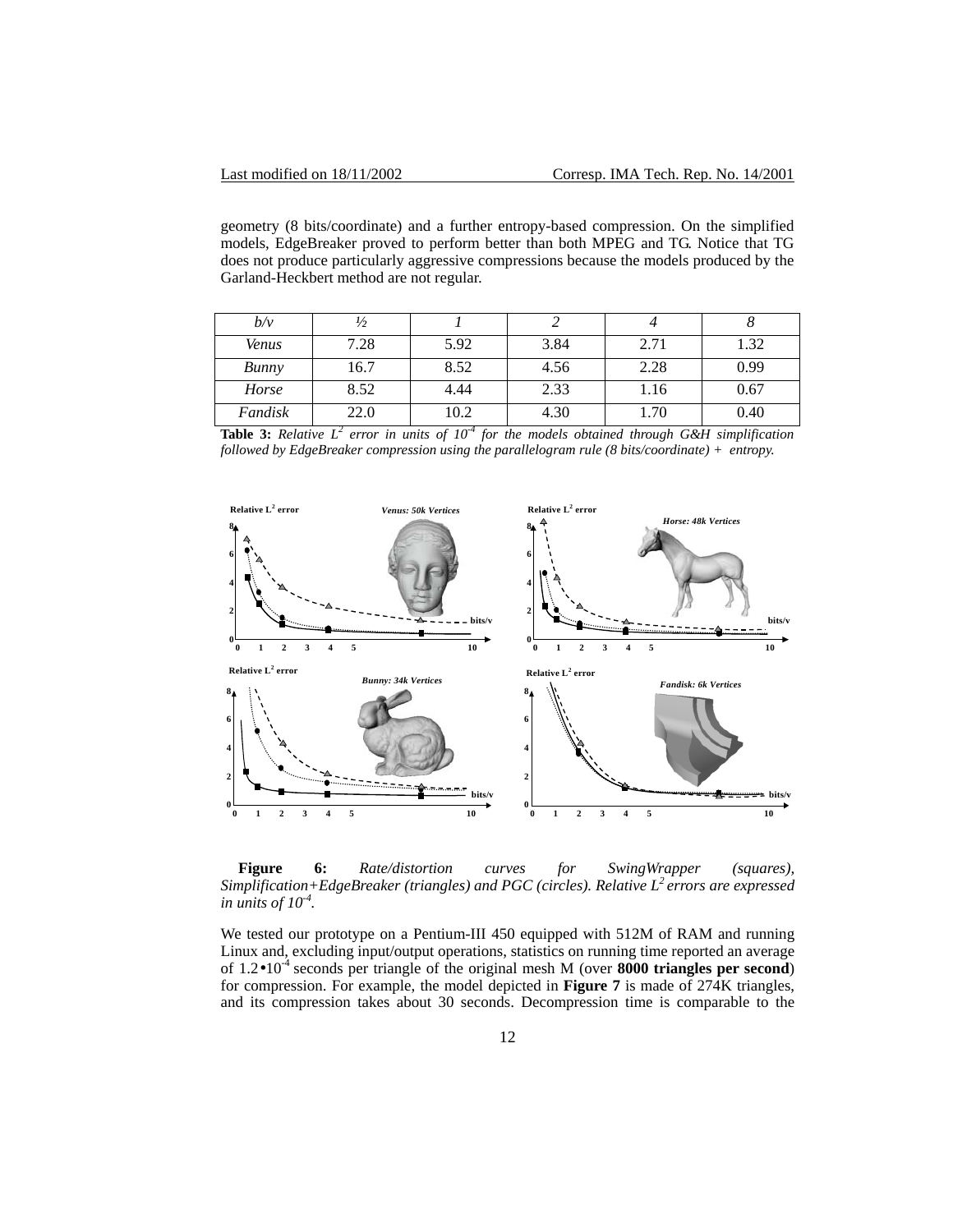<span id="page-12-0"></span>reading of the compressed model.



**Figure 7:** *The same model encoded at different rates. S is the requested output file size, while O is the obtained one in bytes.*

It is worth to say that, while some recent compression techniques take a special care of the features [\[10\],](#page-15-11) SwingWrapper tends to smooth the original model, since samples do not necessarily fall on corners or on edges. The presence of sharp features, however, does not prevent the coder to return a valid result (**[Figure 8](#page-12-1)**). If sharp features are important in terms of visual quality, the aliasing effect may be reduced using a shorter sampling step at the cost of an increased output file size. However, we have developed a filter for recovering the sharp features on models encoded with SwingWrapper by removing the alias artifacts [\[45\].](#page-17-5)

<span id="page-12-1"></span>

**Figure 8:** *Although the remeshing has rounded the model's sharp edges, the impact of these errors on the L2 distortion is small because it is concentrated on the sharp features, which occur only in a*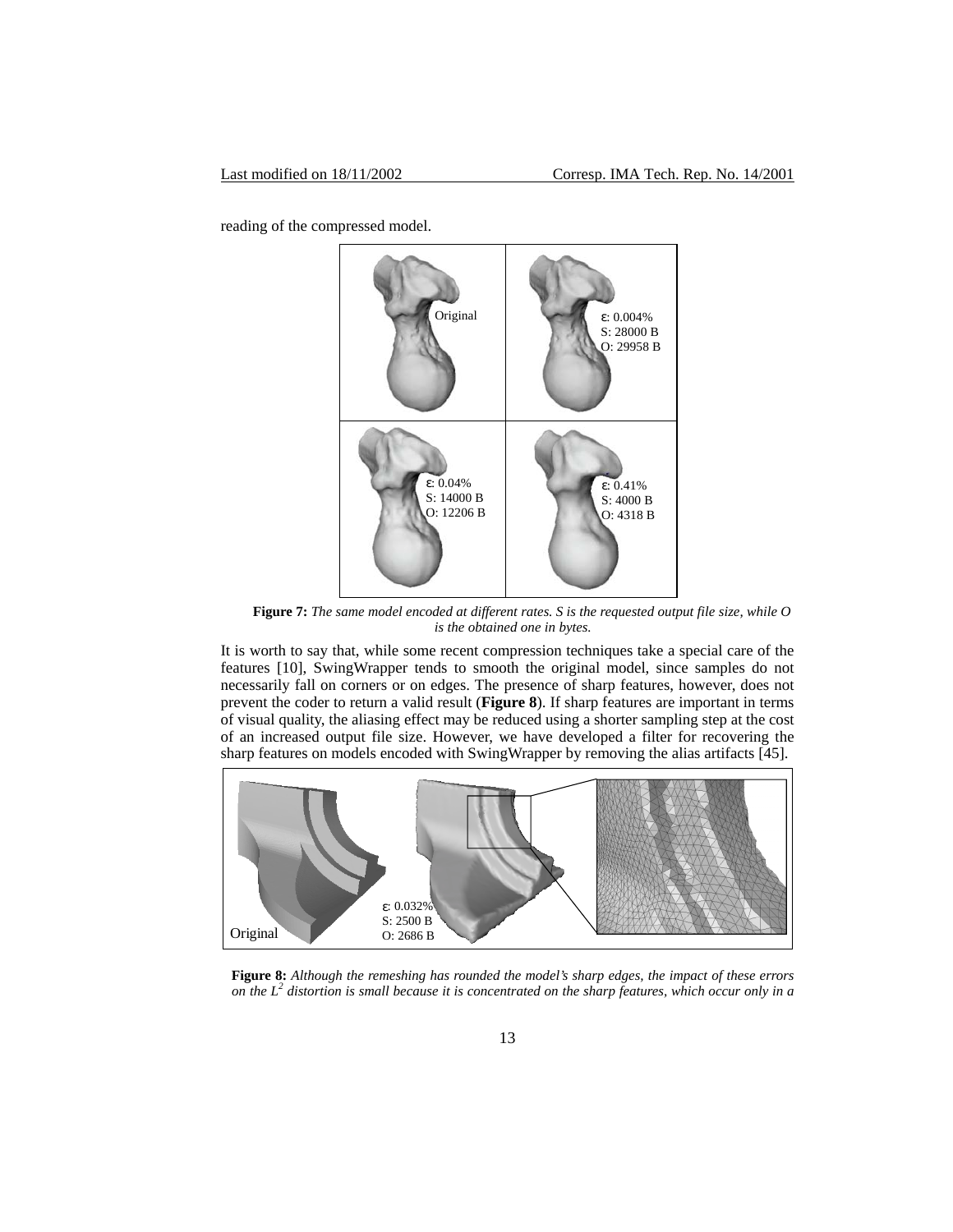#### *small fraction of the surface.*

Since many models have handles (through holes) and/or holes (cut-out in the surface), we have extended SwingWrapper to handle such cases by using the encoding scheme supported by EdgeBreaker [\[19\],](#page-16-0) as shown in **[Figure 9](#page-13-0)**. It must be considered that, as it happens for sharp features, boundaries may be distorted more than the other parts of the surface.

<span id="page-13-0"></span>

**Figure 9:** *Retiling of a solid with a through-hole (handle).* 

The size of the compressed model and the approximation error are closely related to one another, and such relationship depends on the complexity of the shape (i.e. curvature, sharp features, …). Specifically, given a curved shape, if we want the storage of the transmitted model to be very small, we may have to accept a rough approximation. Typically, we would strive to find an acceptable trade-off between the file size and error. That trade-off strongly depends on the application, and cannot be automated.

We have investigated an adaptive approach for the retiling that shortens/elongates the sampling step depending on the Hausdorff distance between the triangloid and the corresponding approximating triangle. It actually improves the quality of the reconstruction without the need of more triangles, and it can be used if it is important to retain detailed features. Unfortunately, we have found a twofold drawback. First, we must transmit more bits since the decompressor needs to know where (and/or how much?) the sampling step must be modified; Second, we can no longer predict the size of the final compressed model. Moreover, a uniform sampling may produce several redundant triangles in nearly flat areas, and their geometry is encoded by a long sequence of the same dihedral angle, that is, we can expect a further high entropy/run-length compression. Thus, we recommend the use of an adaptive approach only where it is essential to preserve sharp features with great accuracy and where these sharp features are surrounded with large areas of flat curvature.

While we think that something can be done to decrease the necessary bits in the adaptive approach, we are not able to predict the final size unless we deeply understand the complexity of the shape. The latter, at the best of our knowledge, is still an open problem.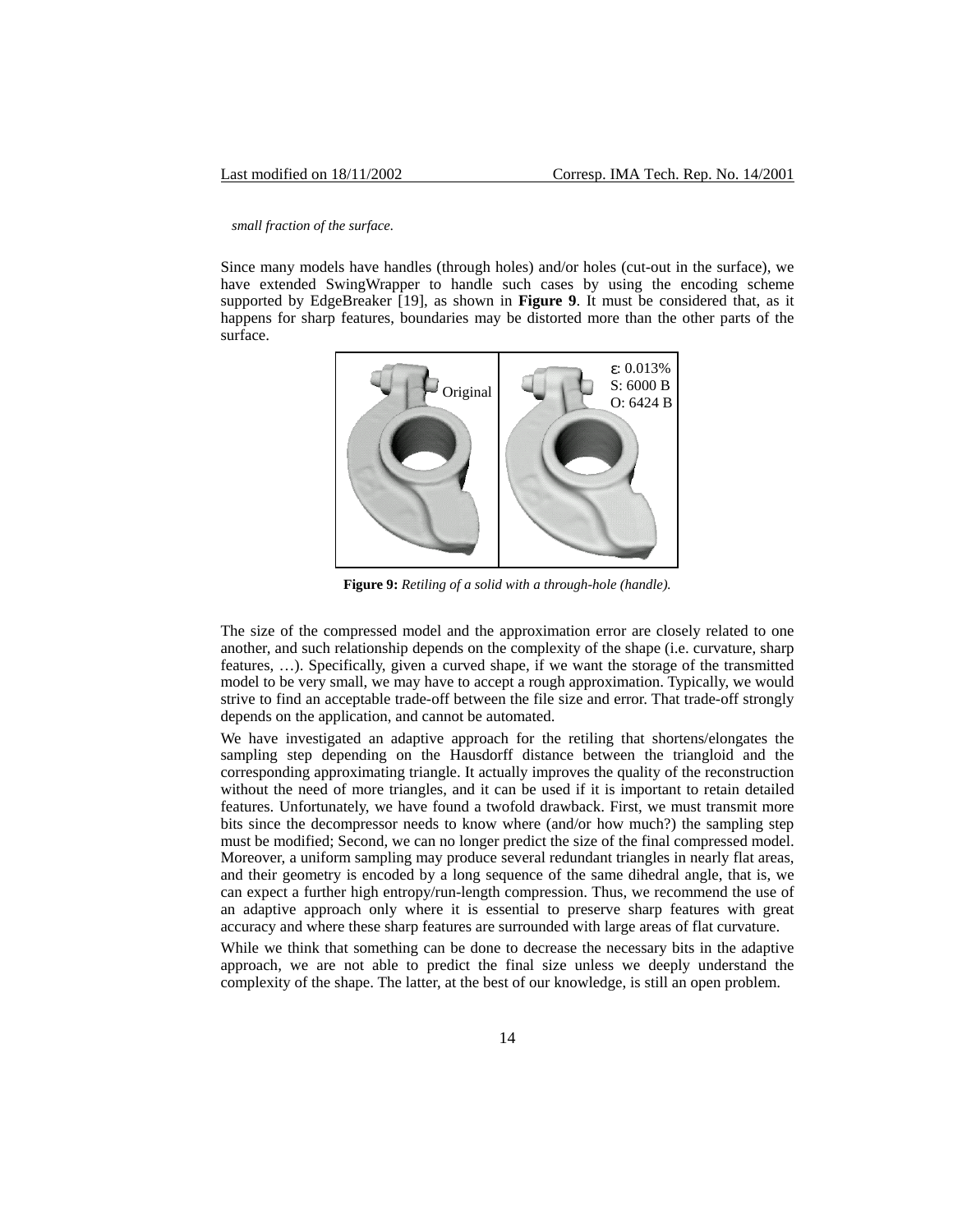Finally, we can conclude the discussion by saying that SwingWrapper is particularly suitable for the compression of natural shapes as JPEG is suitable for natural images.

## **4. CONCLUSIONS**

In this paper, we have presented a new method for compressing triangle meshes with a controlled loss of information. We exploited both simplification and compression techniques in order to obtain a compact encoding. For this, we retile the mesh (**[Figure 10](#page-14-0)**) with triangles that are either isosceles or made of previously processed vertices. Our new prediction technique makes it possible to encode the location of each vertex of the retiling with an average of only 6 bits. A further result is the possibility to perform the compression as a function of the desired storage size of the final encoding.

Finally, we presented the method as an extension of the EdgeBreaker scheme because it is simple and provides the necessary mesh traversal order, but our approach could be easily combined with other connectivity compression schemes [\[4\]](#page-15-3)[\[21\]](#page-16-2)[\[23\].](#page-16-3)

<span id="page-14-0"></span>

**Figure 10:** *An example showing the regularity of the retiling.* 

# **5. ACKNOWLEDGEMENTS**

This work is part of the bilateral research agreement "Surface Analysis" – GVU/GATECH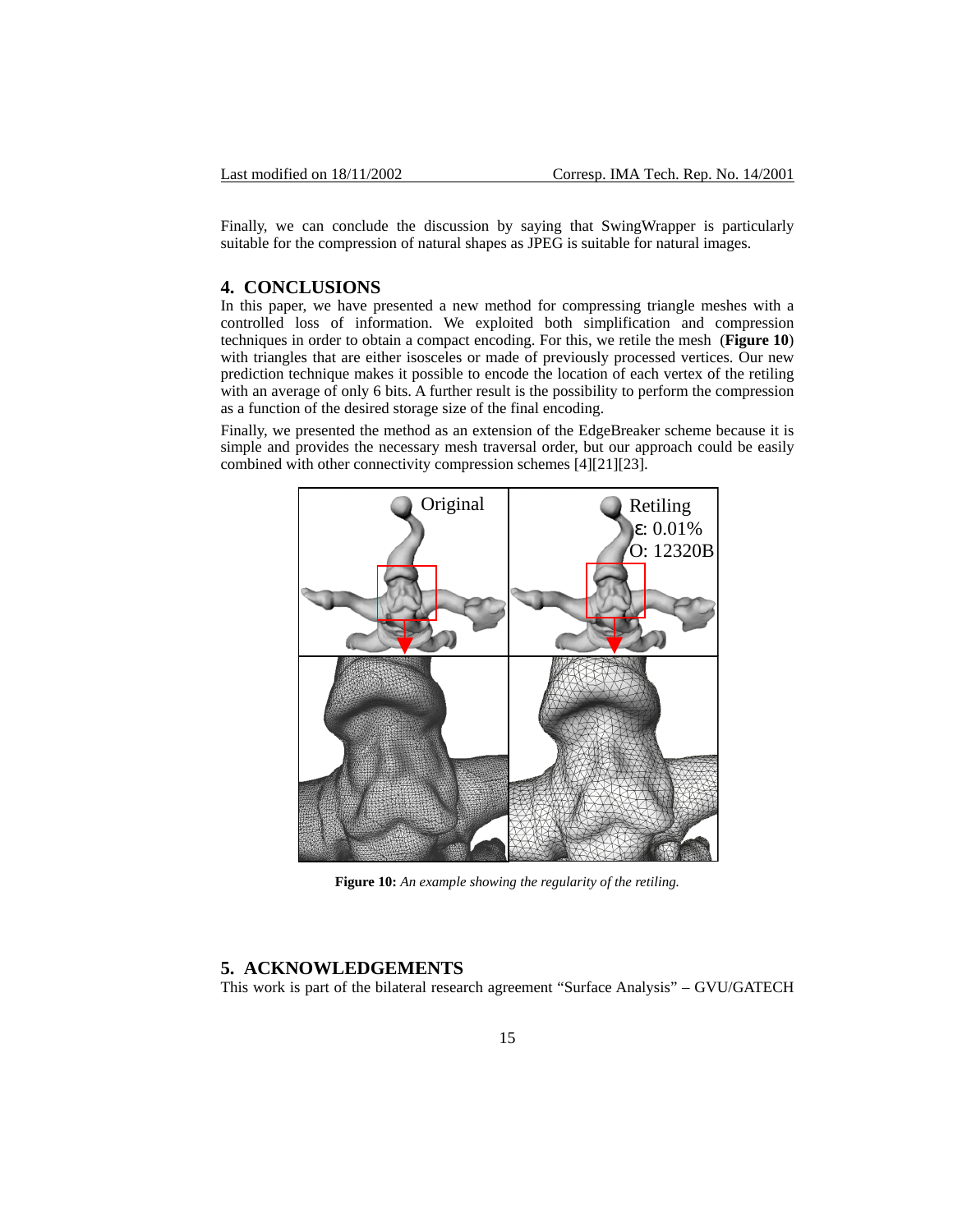and IMATI-GE/CNR. Marco Attene's work on this project was partially supported by the EC project ARION (EC project #IST-2000-25289). Rossignac's work on this project was partly supported by a DARPA/NSF CARGO grant #0138420. The authors thank all the members of the Computer Graphics Group of the IMATI-GE/CNR and the reviewers for their helpful advice.

#### **6. REFERENCES**

- <span id="page-15-0"></span>[1] W. Tutte, "A census of planar triangulations", Canadian Journal of Mathematics, pp.21-38, 1962.
- <span id="page-15-5"></span>[2] M. Deering. "Geometry compression". In Computer Graphics (SIGGRAPH '95 Proceedings), pp. 13-20, 1995.
- <span id="page-15-2"></span>[3] G. Taubin and J. Rossignac, "Geometric Compression through Topological Surgery", ACM Transactions on Graphics, 17(2), 84-115, April 1998.
- <span id="page-15-3"></span>[4] C. Touma and C. Gotsman, "Triangle Mesh Compression", Proceedings Graphics Interface 98, pp. 26-34, 1998.
- <span id="page-15-6"></span>[5] M. Eck, T. DeRose, T. Duchamp, H. Hoppe, M. Lounsbery and W. Stuetzle, "Multiresolution Analysis of Arbitrary Meshes", Proc. ACM SIGGRAPH'95, pp. 173-182, Aug. 1995.
- <span id="page-15-7"></span>[6] I. Guskov, K. Vidimce, W. Sweldens, P. Schroder, "Normal Meshes", Proc. SIGGRAPH, pp. 95- 102, 2000.
- <span id="page-15-8"></span>[7] H. Hoppe, "Progressive Meshes", Proc. ACM Siggraph'96, pp. 99-108, August 1996.
- <span id="page-15-9"></span>[8] C.L Bajaj and V.Pascucci and G.Zhuang. "Progressive Compression and Transmission of Arbitrary Triangular Meshes", IEEE Visualization '99, pp. 307-316, October 1999.
- <span id="page-15-10"></span>[9] D. Cohen-Or, D. Levin and O. Remez, "Progressive Compression of Arbitrary Triangular Meshes". In Proc. of Visualization 99, pp. 67-72, October 1999.
- <span id="page-15-11"></span>[10] A. Khodakovsky, P. Schroeder and W. Sweldens, "Progressive Geometry Compression", Proc. of SIGGRAPH 2000, pp. 271-278, July 2000.
- <span id="page-15-12"></span>[11] P. Alliez and M. Desbrun, "Progressive Encoding for Lossless Transmission of 3D Meshes", Proc. of SIGGRAPH 2001, pp. 198-205, August 2001.
- <span id="page-15-13"></span>[12] C.L. Bajaj and V. Pascucci and G. Zhuang, "Single Resolution Compression of Arbitrary Triangular Meshes with Properties", IEEE Data Compression Conference, 1999.
- <span id="page-15-14"></span>[13] M. Isenburg and J. Snoeyink, "Face-Fixer: Compressing Polygon Meshes with Properties", Proc. of SIGGRAPH 2000, pages 263-270, July 2000.
- <span id="page-15-15"></span>[14] M. Chow, "Optimized Geometry Compression for Real-time Rendering", In Proc. of the IEEE Visualization '97, pp. 346-354, November 1997.
- <span id="page-15-16"></span>[15] M.H. Gross, L. Lippert and O.G.Staadt, "Compression methods for Visualization", Future Generation Computer Systems, Vol. 15, No. 1, pp.11-19, 1999.
- <span id="page-15-17"></span>[16] Z. Karni and C. Gotsman, "Spectral Coding of Mesh Geometry", Proc. of SIGGRAPH 2000, pp. 279-286, July 2000.
- <span id="page-15-1"></span>[17] S. Gumhold and W. Strasser, "Real Time Compression of Triangle Mesh Connectivity", Proc. ACM SIGGRAPH, pp. 133-140, July 1998.
- <span id="page-15-4"></span>[18] D. King and J. Rossignac, "Guaranteed 3.67V bit encoding of planar triangle graphs", 11th Canadian Conference on Computational Geometry (CCCG''99), pp. 146-149, Vancouver, CA, August 15-18, 1999.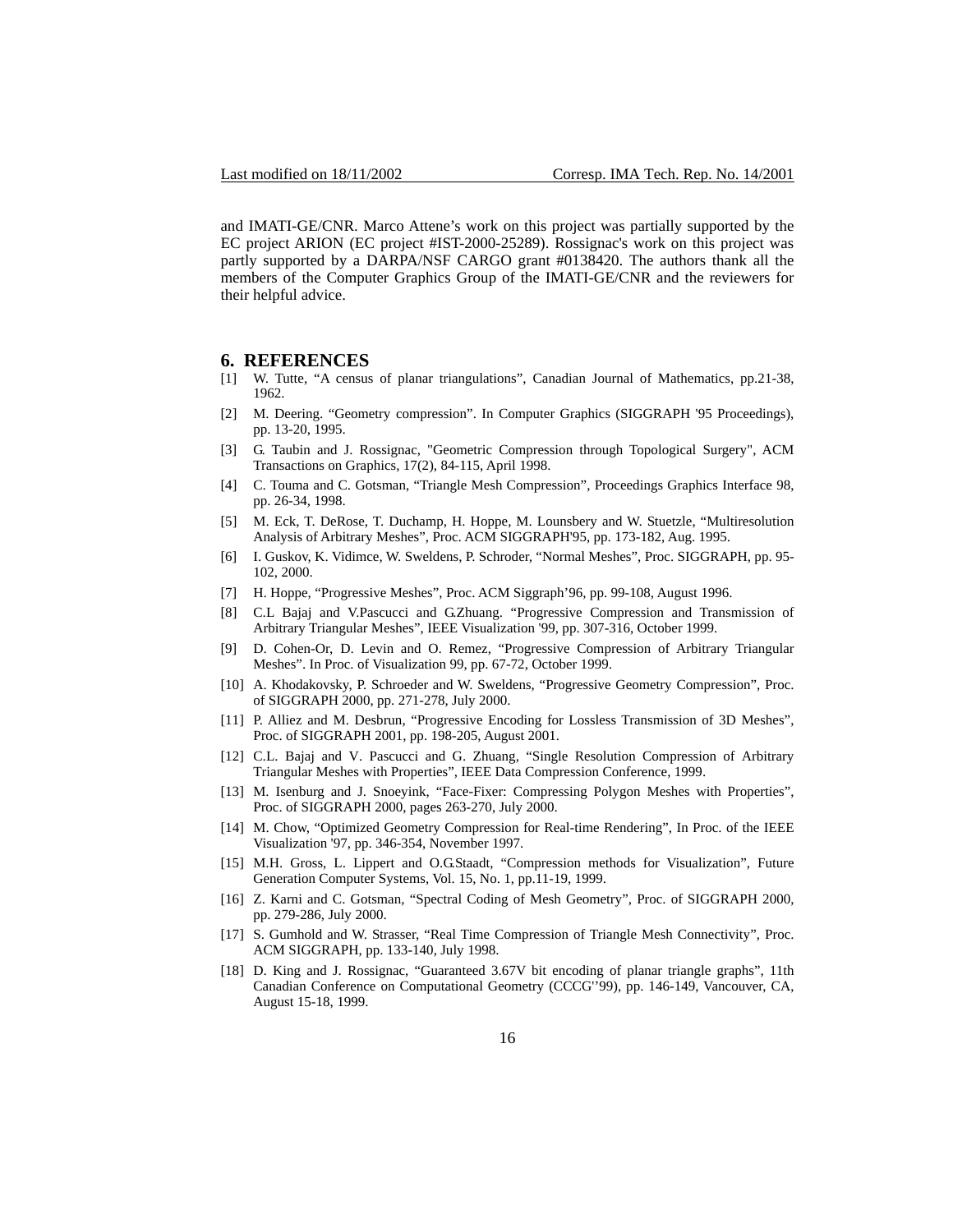- <span id="page-16-0"></span>[19] J. Rossignac, "Edgebreaker: Connectivity compression for triangle meshes", IEEE Transactions on Visualization and Computer Graphics**,** 5(1), 47-61, Jan-Mar 1999.
- <span id="page-16-1"></span>[20] A. Szymczak, D. King, J. Rossignac, "An Edgebreaker-based Efficient Compression Scheme for Connectivity of Regular Meshes", Journal of Computational Geometry: Theory and Applications, 2000.
- <span id="page-16-2"></span>[21] P. Alliez and M. Desbrun, "Valence-Driven Connectivity Encoding for 3D Meshes", Proc. of Eurographics '01, pp. 480-489, 2001.
- <span id="page-16-8"></span>[22] J. Rossignac and D. Cardoze, "Matchmaker: Manifold Breps for non-manifold r-sets", Proceedings of the ACM Symposium on Solid Modeling, pp. 31-41, June 1999.
- <span id="page-16-3"></span>[23] J. Rossignac and A. Szymczak, "Wrap&Zip decompression of the connectivity of triangle meshes compressed with Edgebreaker", Computational Geometry, Theory and Applications, 14(1/3), 119-135, November 1999.
- <span id="page-16-7"></span>[24] M. Isenburg and J. Snoeyink, "Spirale Reversi: Reverse decoding of the Edgebreaker encoding", Tech. Report TR-99-08, Computer Science, UBC, 1999.
- <span id="page-16-9"></span>[25] M. Garland and P. Heckbert. Simplifying Surfaces with Color and Texture using Quadratic Error Metric. Proceedings of IEEE Visualization, pp. 287-295, 1998.
- <span id="page-16-10"></span>[26] W. Schroeder, J. Zarge and W.E. Lorensen, "Decimation of triangle meshes", Proc. ACM Siggraph 92, pp. 65-70, July 1992.
- <span id="page-16-11"></span>[27] M. E. Algorri and F. Schmitt, "Mesh simplification", Proc. Eurographics 96, 15(3), pp. 78-86, 1996.
- <span id="page-16-12"></span>[28] R. Ronfard and J. Rossignac, "Full range approximation of triangulated polyhedra", Proc. Eurographics 96, 15(3), pp. 67-76, 1996.
- <span id="page-16-13"></span>[29] P. Hinker and C. Hansen, "Geometric Optimization", IEEE Visualization '93 Proc., pp 189-195, October, 1993.
- <span id="page-16-14"></span>[30] A.D. Kalvin and R.H. Taylor, "Superfaces: Polygonal mesh simplification with bounded error". IEEE Computer Graphics and Applications, 16(3), pp. 64-67,1996.
- <span id="page-16-15"></span>[31] J. Rossignac and P. Borrel, "Multi-resolution 3D approximations for rendering complex scenes", Geometric Modeling in Computer Graphics, Springer Verlag, Berlin, pp. 445-465, 1993.
- <span id="page-16-16"></span>[32] K-L. Low and T.S.Tan, "Model Simplification using vertex clustering", Proc. Symp. Interactive 3D Graphics, ACM Press, NY, pp. 75-82, 1997.
- <span id="page-16-4"></span>[33] G. Turk, "Re-tiling polygonal surfaces", Proc. ACM Siggraph 92, pp. 55-64, July 1992.
- <span id="page-16-5"></span>[34] M. Attene, S. Biasotti and M. Spagnuolo, "Re-meshing techniques for topological analysis", Proc. Shape Modeling International, pp. 142-151, 2001.
- <span id="page-16-17"></span>[35] C. Bajaj, D. Schikore, "Topology Preserving Data Simplification with Error Bounds", Journal on Computers and Graphics, vol. 22.1, pp. 3-12, 1998.
- <span id="page-16-6"></span>[36] A.Lee, W.Sweldens, P.Schröder, L.Cowsar, D.Dobkin, "MAPS: Multiresolution Adaptive Parameterization of Surfaces", Proc. SIGGRAPH'98, pp. 95-104, 1998.
- <span id="page-16-18"></span>[37] P. Cignoni, C. Rocchini and R. Scopigno, "Metro: measuring error on simplified surfaces", Proc. Eurographics '98, vol. 17(2), pp 167-174, June 1998.
- <span id="page-16-20"></span>[38] R.Pajarola and J.Rossignac, "Compressed Progressive Meshes", Tech. Rep. GIT-GVU-99-05, Georgia Institute of Technology, 1999.
- <span id="page-16-19"></span>[39] J. Chen and Y. Han, "Shortest paths on a polyhedron", Procs. of 6<sup>th</sup> ACM Symposium on Computational Geometry, pp. 360-369, 1990.